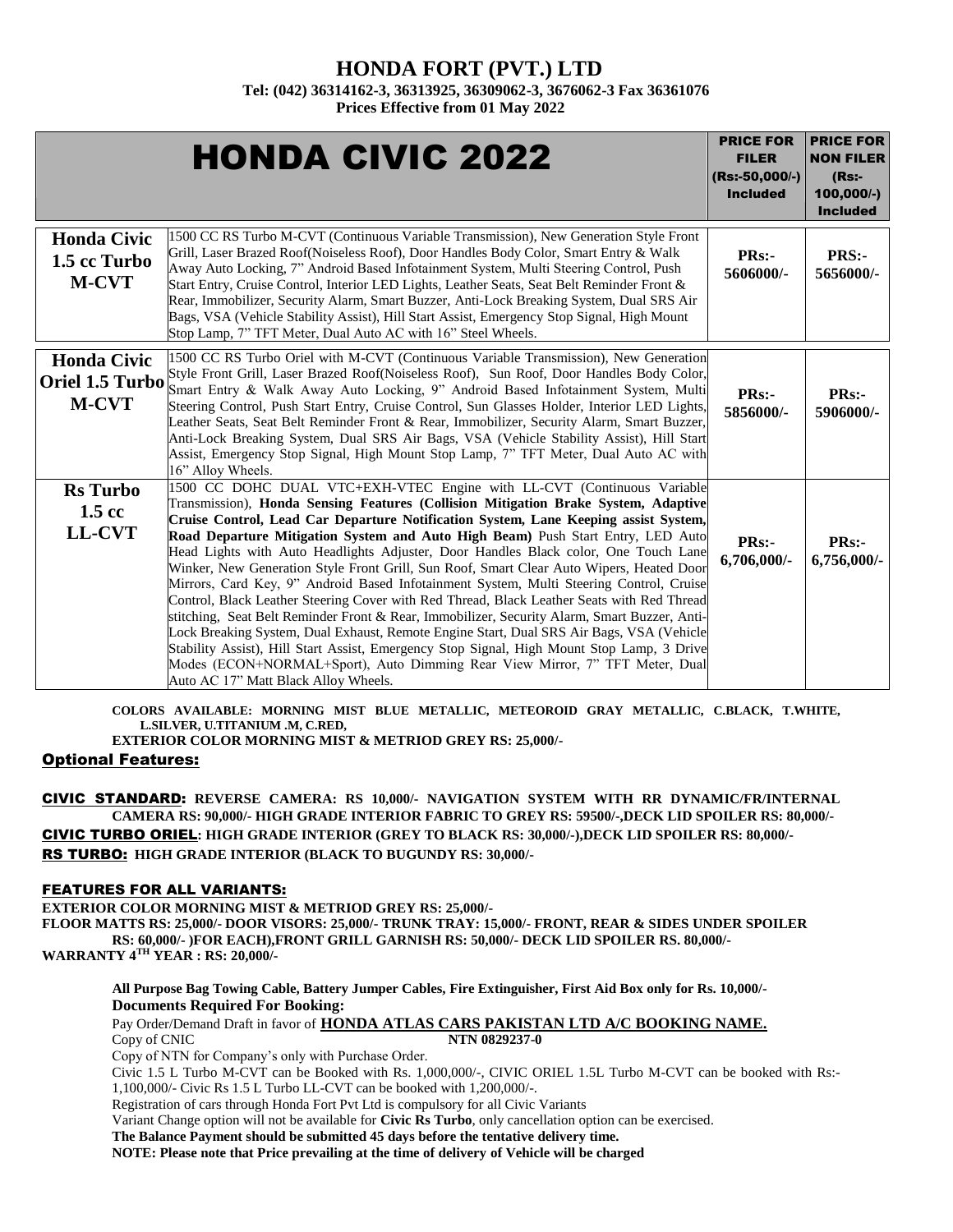# **HONDA FORT (PVT.) LTD**

## **Tel: (042) 36314162-3, 36313925, 36309062-3, 3676062-3 Fax 36361076**

**Prices Effective from 01 May 2022**

|                            | <b>NEW HONDA BRV S</b>                                                                                                                                                                                                                                                                                                                                                                                                                                                                                                                                                                                                                                                                                                                          | <b>PRICE FOR</b>                 | <b>PRICE FOR</b>                 |
|----------------------------|-------------------------------------------------------------------------------------------------------------------------------------------------------------------------------------------------------------------------------------------------------------------------------------------------------------------------------------------------------------------------------------------------------------------------------------------------------------------------------------------------------------------------------------------------------------------------------------------------------------------------------------------------------------------------------------------------------------------------------------------------|----------------------------------|----------------------------------|
|                            |                                                                                                                                                                                                                                                                                                                                                                                                                                                                                                                                                                                                                                                                                                                                                 | <b>FILER</b>                     | <b>NON FILER</b>                 |
|                            |                                                                                                                                                                                                                                                                                                                                                                                                                                                                                                                                                                                                                                                                                                                                                 |                                  |                                  |
| <b>HONDA BR V</b><br>$-S-$ | 1497 cc, SOHC I-VTECH Programmed Fuel Injection System with Continuously Variable<br>Transmission (CVT) 7 Seater, Leather Seats, Alloy Rims, Warranty 2 Years or 50,000 KM<br>Titan Interior, Air Bag, Electronic Power Steering with Tilt, Key Less entry, Navigation, Door<br>Visors, Shark Fin Antena, Smart Entry with Push Start, Centre Console, Step Garnish, Driving<br>Seat adjustment with Rear Chrome Grill, Power Windows, Fog Lamps with Chrome Garnish,<br>Re Tractable Side Door Mirrors with Indicators, Roof Rail, Rear Seat Head Rest, Anti-Lock<br>Breaking System (ABS), Pole Antenna, Steering Switches, Front Chrome Grill, Body Colored<br>Mud Flaps, Rear Defroster, G-Con Technology, Euro – 4, Tyre Size 195/65-R/16. | $\mathbf{Rs:}$<br>$4,30,6000/$ - | $\mathbf{Rs:}$<br>$4,35,6000/$ - |

**COLORS AVAILABLE: C.BLACK, T.WHITE, L.SILVER, U.TITANIUM .M AND C.RED. Note: Metroid Grey & Moring Mist with the additional price of Rs:- 25,000/-**

#### **Optional Features:**

| <b>Utility Package: Floor Mats, Door Visors and Trunk Trev</b>              | $Rs.45.000/-$  | <b>BR</b> - V |
|-----------------------------------------------------------------------------|----------------|---------------|
| Warranty Package: 4 <sup>th</sup> Year Warranty                             | $Rs. 15.000/-$ | $BR - V$      |
| <b>Emergency Kit: All-purpose bag, Towing Cable, Battery Jumper Cables,</b> | $Rs: -10,000/$ |               |
| Fire Extinguisher, First Aid Box                                            |                |               |
| <b>Documents Required For Booking:</b>                                      |                |               |

Pay Order/Demand Draft in favor of **HONDA ATLAS CARS PAKISTAN LTD A/C BOOKING NAME.** Copy of CNIC **NTN 0829237-0**

Copy of NTN for Company's only with Purchase Order.

BRV can be booked with Rs:-750,000/-, Civic 1.5 L Turbo M-CVT can be Booked with Rs. 1,000,000/-, CIVIC ORIEL 1.5L Turbo M-CVT can be booked with Rs:-1,100,000/- Civic Rs 1.5 L Turbo LL-CVT can be booked with 1,200,000/-.

Registration of cars through Honda Fort Pvt Ltd is compulsory for the Civic Variants

Variant Change option will not be available for **Civic Rs Turbo**, only cancellation option can be exercised.

**The Balance Payment should be submitted 45 days before the tentative delivery time.**

**NOTE: Please note that Price prevailing at the time of delivery of Vehicle will be charged**